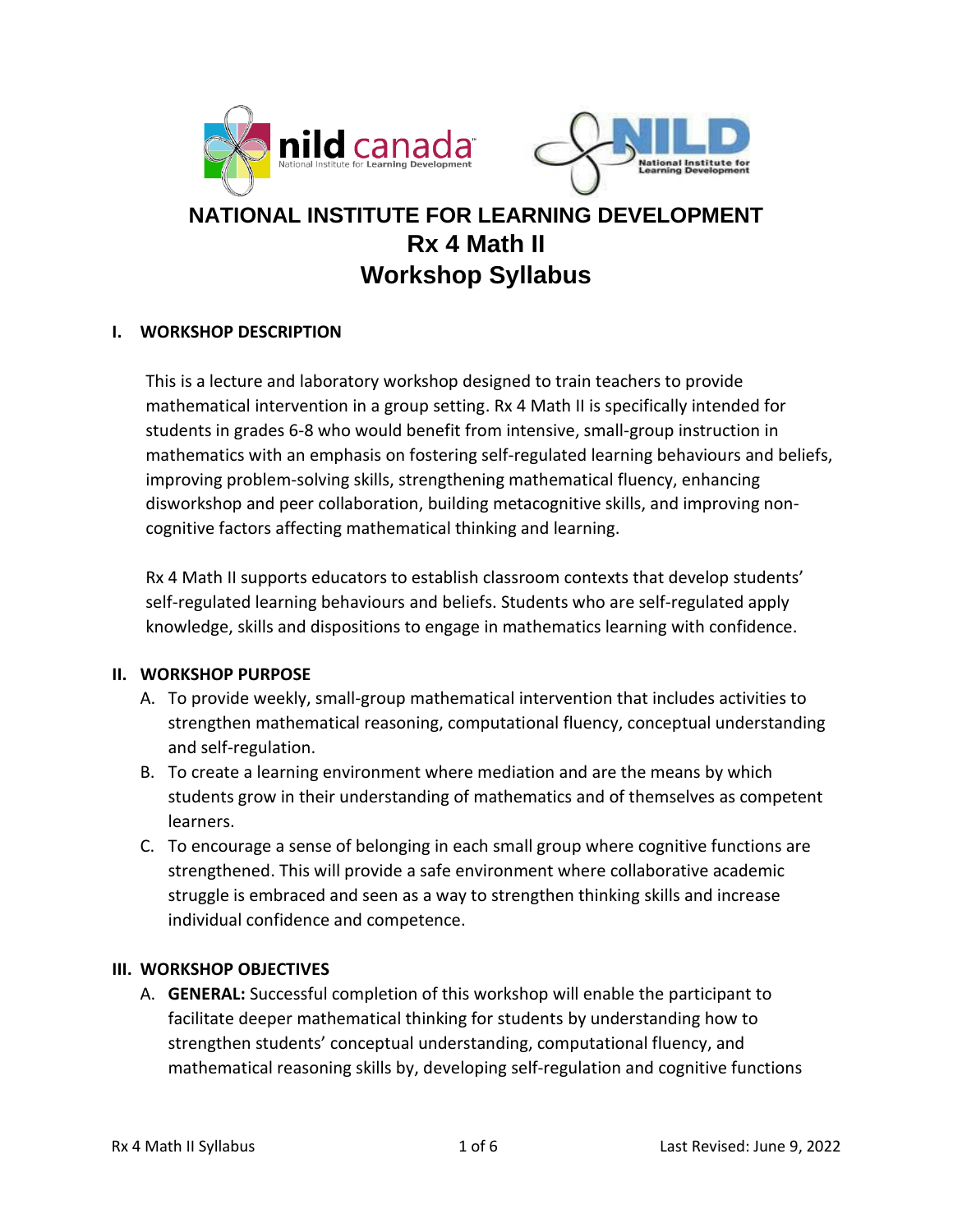through a safe mathematical community where productive disposition, self-efficacy, a sense of belonging and mathematical exploration is encouraged.

- B. **SPECIFIC:** Upon completion of this workshop, the participant will:
	- 1. Acquire an understanding of rational numbers and mathematical fluency.
		- a. What are rational numbers?
		- b. Why is understanding them critical for mathematical fluency?
		- c. What are the other components of mathematical fluency?
	- 2. Discover the cognitive processes necessary for mathematical thinking and gain skills to strengthen students' cognitive functioning and mathematical confidence through targeted intervention activities and specific questioning and feedback.
	- 3. Demonstrate an ability to work with groups of 4-6 students in the teaching of basic mathematical problem-solving skills focusing on rational numbers and computational fluency.
	- 4. Apply the theory of mediated learning while teaching students SRL in mathematics with an emphasis on rational numbers and deepening students' conceptual understanding of fractions, decimals and percent.
	- 5. Assess students' level of self-regulation and determine teaching practices that supports SRL development.
	- 6. Design a plan for group implementation that would meet the learning needs of a specific group of students.

## **IV. WORKSHOP MATERIALS**

- A. **\***Developing Mathematical Fluency by Grayson H. Wheatley & George E Abshire (Purchase this e-book at [www.mathematicslearning.org\)](http://www.mathematicslearning.org/)
- B. \*Mediated Learning: Teaching, Tasks, and Tools to Unlock Cognitive Potential 2<sup>nd</sup> Ed by Mandia Mentis, Marilyn Dunn-Bernstein, and Martene Mentis
- C. **\***Decimals, Fractions & Percents Workbook Rx4 Math II; (Purchase at [www.learninghouse.ca\)](about:blank)
- D. Developing Mathematical Fluency CD Contains (Printable Pupil Pages from Part II of Coming to Know Number (Purchase at [www.learninghouse.ca\)](about:blank) - Recommended, but not required.

## **\*Please have with you at the training.**

## **V. WORKSHOP REQUIREMENTS**

- A. **Prerequisite:** None
- B. **Pre-Workshop Preparation:**
	- 1. Read pp. 1-33 in *Developing Mathematical Fluency* and familiarize yourself with the math activities contained in the book.
	- 2. Also read Part 2 pp. 9-52 and review Part 3 in *Mediated Learning: Teaching, Tasks, and Tools to Unlock Cognitive Potential.*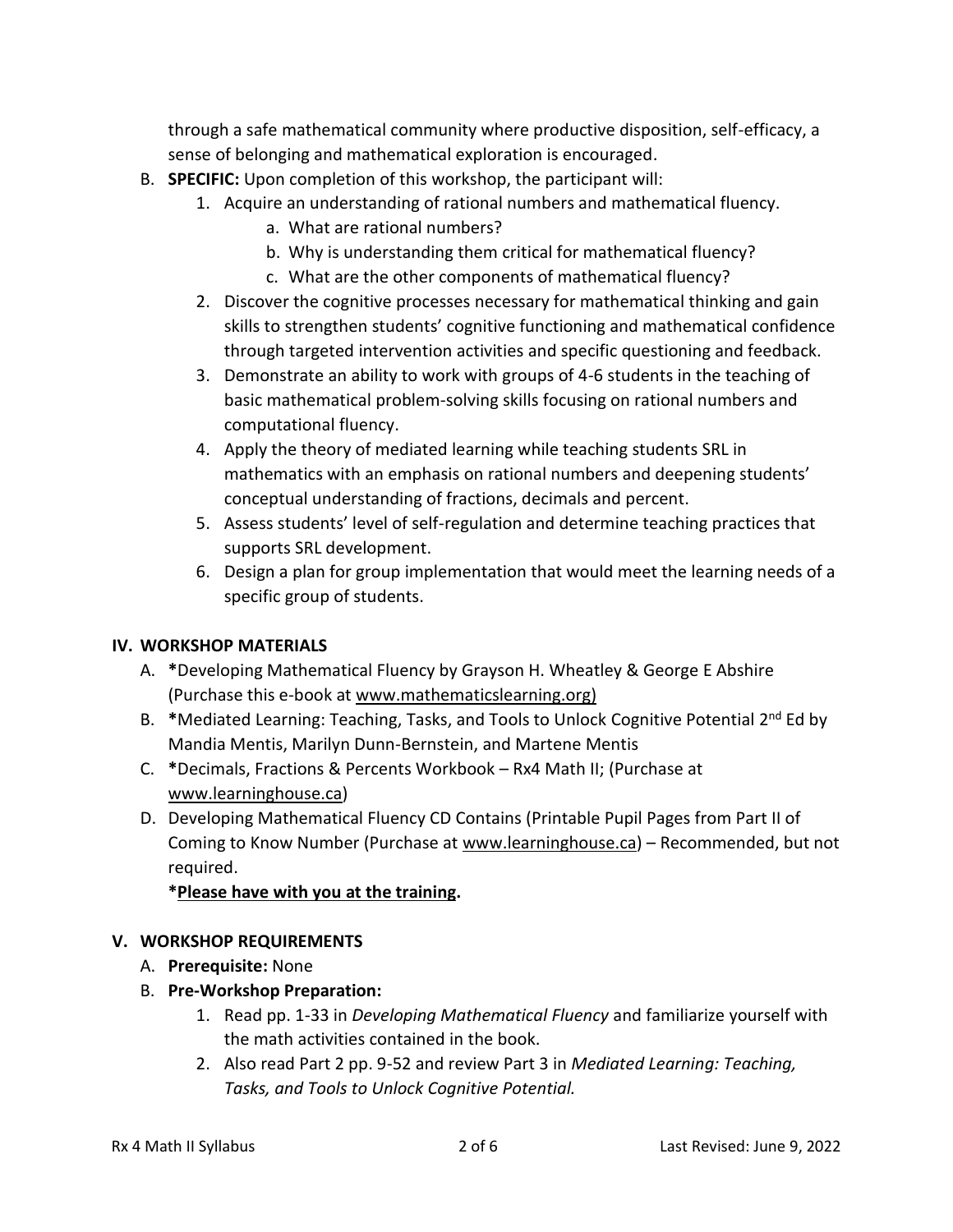- 3. Read the following article: *[Scaffolding the development of self-regulated](about:blank)  [learning in mathematical classrooms](about:blank)*
	- View the following PowerPoint Presentations:
		- a. Overview of Middle School Mathematics
		- b. Mediated Learning Experience Overview
		- c. Small Group Mediation
- 4. Watch the five asynchronous lectures within the following link: [ht](https://vimeo.com/showcase/7699614)[tps://vimeo.com/showcase/7699614](https://vimeo.com/showcase/7699614) (password is RXM2).
- 5. Complete the following knowledge assessment prior to your live training date. [Rx 4 Math II Knowledge Assessment](https://docs.google.com/forms/d/1u6XxXIirEbsG7di9bK-876tfUYrqwqI6mnGdA3R39ZQ/edit)

### **VI. WORKSHOP WORKLOAD**

The time required for assignments and pre-workshop assignments has been estimated at four hours.

### **VII.WORKSHOP EVALUATION**

Participants will practice the mathematics and SRL teaching techniques with a small group and receive group feedback on their demonstrations.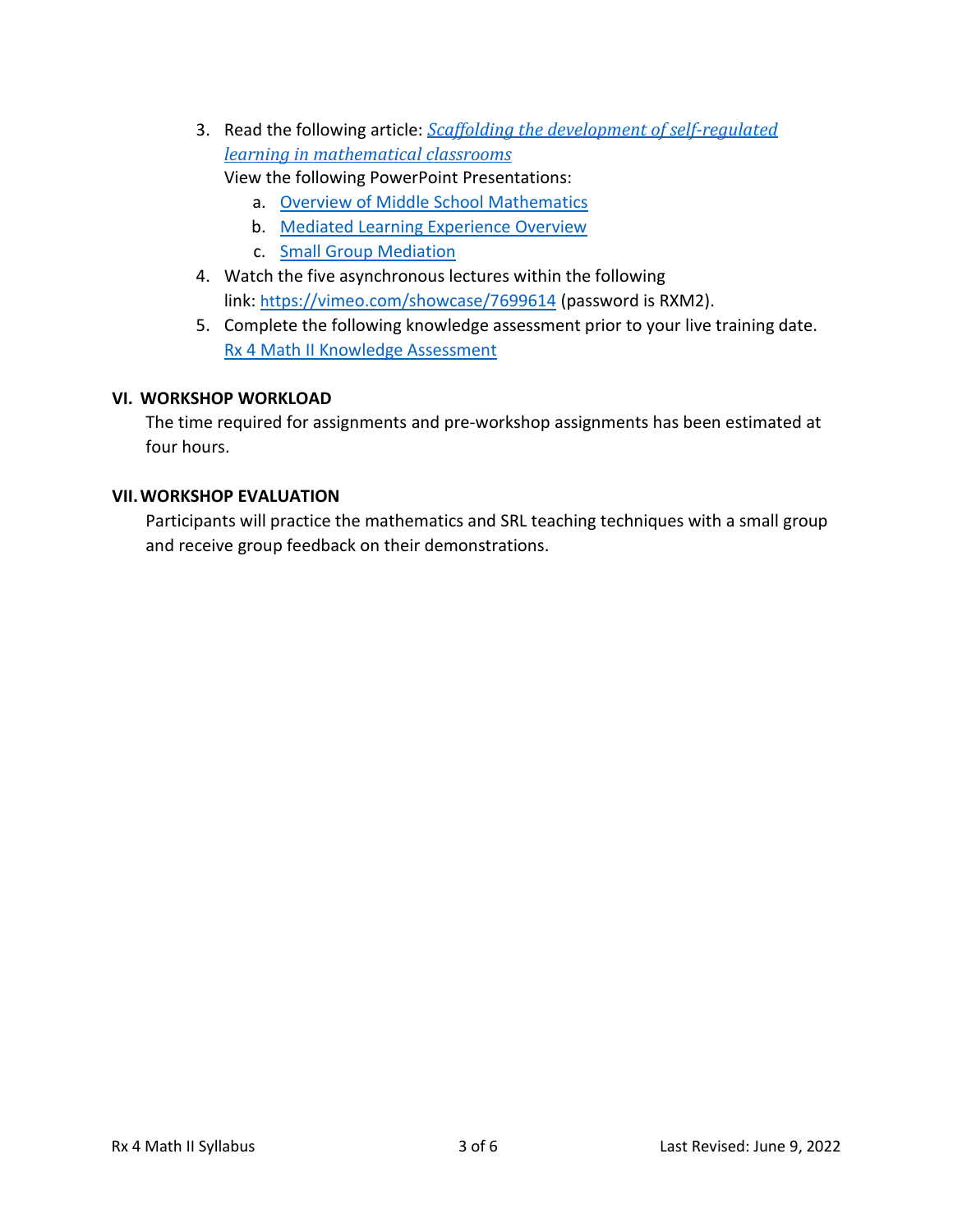### **SELECTED BIBLIOGRAPHY**

- Bakker, D. J. (1989). Boosting the (dyslexic) brain. In D. Bakker and H. Van der Vlugt (Eds.) Learning disabilities: Neuropsychological correlates and treatment. (pp. 173- 179). Netherlands: Swets and Zeitlinger.
- Barkley, R. A. (1998). Attention-deficit hyperactivity disorder: A handbook for diagnosis and treatment. New York: Guilford Press.
- Berk, L. & amp; Winsler, A. (1995). Scaffolding children's learning: Vygotsky and early childhood education. Washington, DC: NAEYC.
- Chall, J. S., (2000). *The academic achievement challenge*. New York: The Guilford Press.
- Cognitive Research Program. (1996). Mediated learning in and out of the classroom. Arlington Heights, IL: IRI/SkyLight Training and Publishing, Inc.
- Feuerstein, R. (1980). Instrumental enrichment: An intervention program for cognitive modifiability. Baltimore, MD: University Park Press.
- Feuerstein, R., Hoffman, M., Egozi, M. & amp; Shachar-Seger, N. B. (1994). Intervention programs for low performers: Goals, means and expected outcomes. In M. Ben-Hur (Ed.) On Feuerstein's instrumental enrichment: A collection. Palatine, IL: Skylight Publishers.
- Foorman, B.R., Francis, D. J., Fletcher, J. M., Schatschneider, C., and Mehta, P., (1998). The role of instruction in learning to read: Preventing reading failure in at-risk children. *Journal of Educational Psychology,* 90(1), 37-55.
- Foorman, B. R. & amp; Torgesen, J. (2001). Critical elements of classroom and small-group instruction promote reading success in all children. *Learning Disabilities Research and Practice*, 16(4), 203-212.
- Gerber, A. (1993). Language-related learning disabilities: Their nature and treatment. Baltimore, MD: Paul H. Brooks Publishing Co.
- Gillingham, A. & amp; Stillman, B. W. (1997). The Gillingham Manual: Remedial training for students with specific disability in reading, spelling and penmanship. Cambridge, MA: Educators Publishing Service.
- Healy, J. (1990). Endangered minds: Why our children don't think. New York: Simon and Schuster.
- Jensen, E. (1998). Teaching with the brain in mind. Alexandria, VA: Association for Supervision and Curriculum Development
- Kavale, K. & amp; Forness, S. (1995). The nature of learning disabilities: Critical elements of diagnosis and classification. Mahwah, NJ: Erlbaum Publishers.
- Keough, B. K. (1990). Definitional assumptions and research issues. In H. L. Swanson and B. K. Keough (Eds.) Learning disabilities: Theoretical and research issues. (pp. 13-19). NJ: Lawrence Erlbaum Associates.
- Kozulin, A. (1990). Vygotsky's psychology: A biography of ideas. Cambridge, MA: Harvard University Press.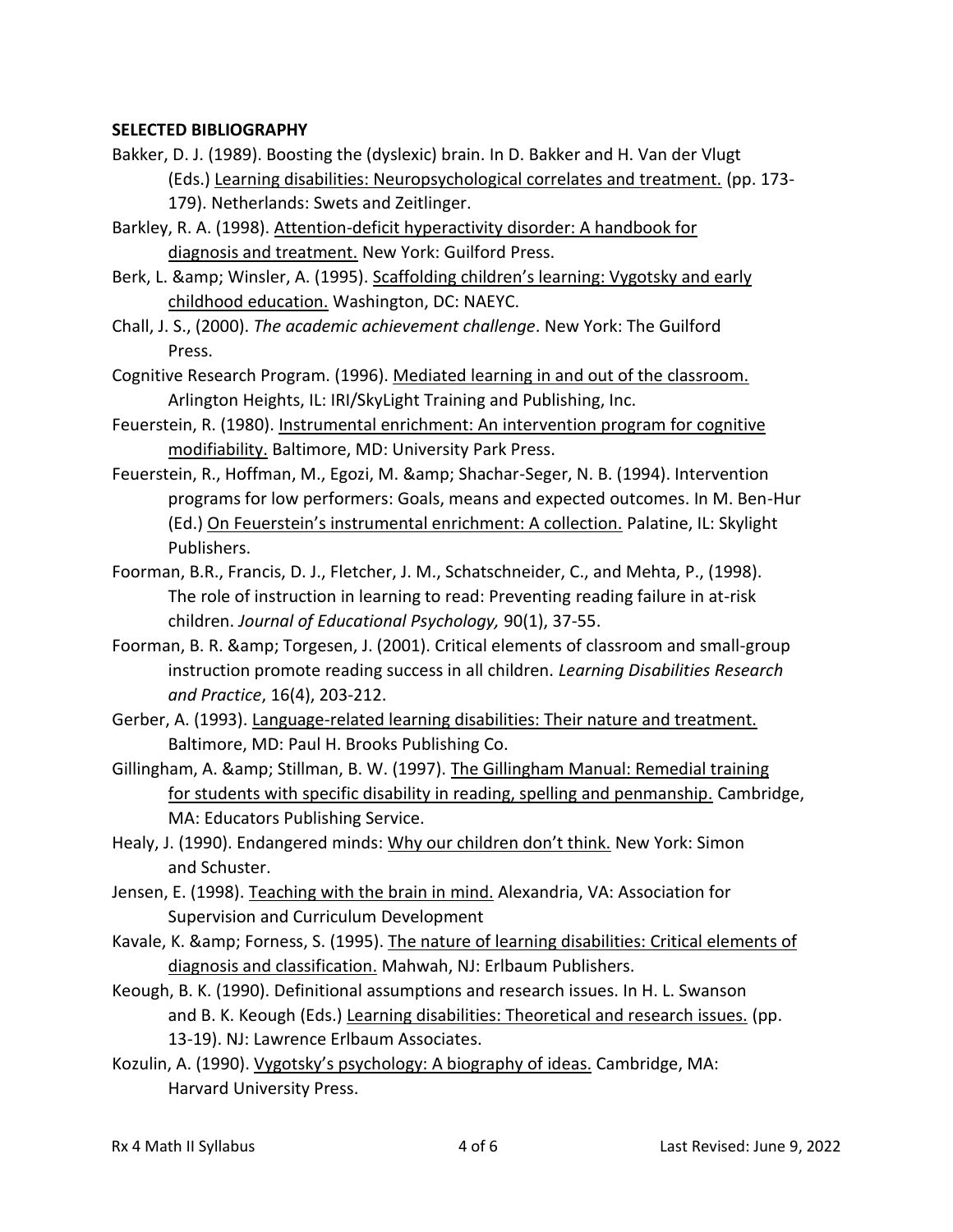Lavoie, R. (2005). It's so much work to be your friend. New York: Touchstone

- Lerner, J. (2000). Learning disabilities: Theories, diagnosis, and teaching strategies. Boston, MA: Houghton Mifflin Company.
- Lovett, M. W., Borden, S. L., DeLuca, T., Lacerenza, L., Benson, N. J., & amp; Brackstone, D. (1994). Treating the core deficits of developmental dyslexia: Evidence of transfer of learning after phonologically - and strategy-based reading training programs. Developmental Psychology, 30(6), 805-822.
- Moats, Louisa (2000). Speech to print. Baltimore: Paul H. Brookes Publishing Co.
- Moll, L. C. (Ed.) (1992). Vygotsky and education: Instructional implications and applications of sociohistorical psychology. New York: Cambridge University Press.
- Mutzabaugh, G. J. (2000). A work of his grace: The development of the National Institute for Learning Disabilities. Norfolk, VA: NILD
- National Institute of Child Health and Human Development. (2000). *Teaching children to read: An evidenced-based assessment of the scientific literature on reading and its implications for reading instruction.* Washington, DC: U.S. Government Printing Office.
- Orton, S. T. (1989). Reading, writing and speech problems in children and selected papers. Austin, TX: Pro-Ed (Reprint of 1937).
- Piaget, J. (1959). The language and thought of the child. New York: The Humanities Press.
- Presseisen, B. & amp; Kozulin, A. (1994). Mediated learning: The contributions of Vygotsky and Feuerstein in theory and practice. In M. Ben-Hur (Ed.) On Feuerstein's instrumental enrichment: A collection. (pp. 51-81). Palatine, IL: Skylight Publishing.
- Restak, R. M. (1994). The modular brain. New York: Charles Scribner's Sons.
- Sattler, J. M. (1992). Assessment of children. San Diego, CA.: Publisher, Inc.
- Shapiro, B. K., Accardo, P. J. & amp; Capute, A. J. (1998). Specific reading disability: A view of the spectrum. Timonium, MD: York Press, Inc.
- Shaywitz, S. (2003). Overcoming dyslexia: A new and complete science-based program for reading problems at any level. New York: Alfred A. Knopf
- Silver, A. A. & amp; Hagin, R. A. (2001). Disorders of learning in childhood. (Revised ed.) Canada: Wiley-Interscience publication.
- Snow, C. E., Burns, M. S., & Griffin, P. (Eds.). (1998). *Preventing reading difficulties in young children.* Washington D. C.: National Academy Press.
- Sousa, D. (2006). How the brain learns. Thousand Oaks, CA: Corwin Press
- Stevens, S. H. (1997). Classroom success for the LD and ADHD child. Winston-Salem, NC: John F. Blair.
- Swanson, H. L. (1999). Reading research for students with LD: A meta-analysis of intervention outcomes. *Journal of Learning Disabilities,* 32(6), 504-532.
- Torgesen, J.K. (2001). Intensive remedial instruction for children with severe reading